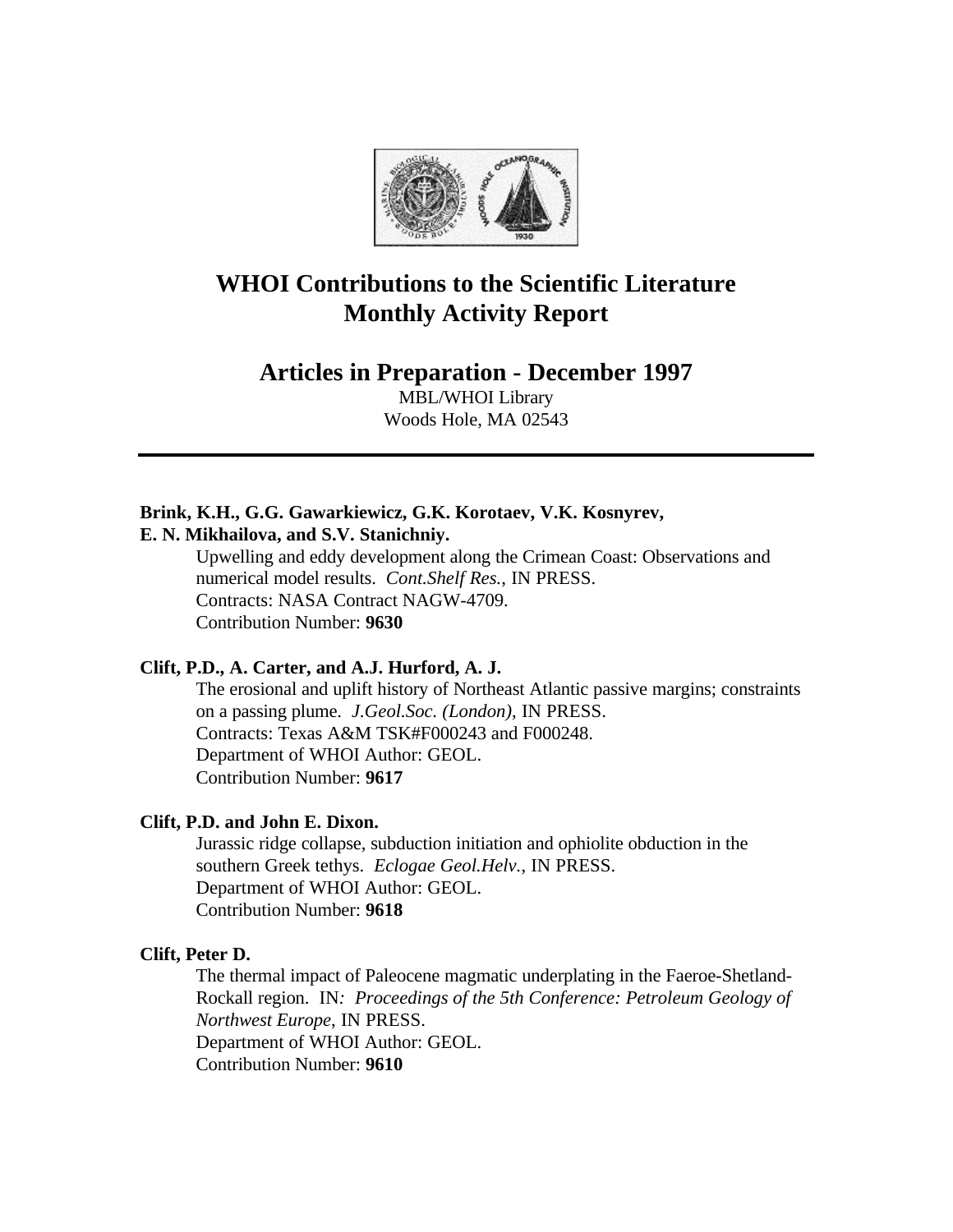### **Dickey, T., J. Marra, D.E. Sigurdson, R.A. Weller, C.S. Kinkade, S.E. Zedler, J. D. Wiggert, and C. Langdon.**

Seasonal variability of bio-optical and physical properties in the Arabian Sea: October 1994 - October 1995. *Deep-Sea Res.*, IN PRESS. Contracts: N00014-94-1-0161. Department of WHOI Author: PO. Contribution Number: **9613**

### **Francois, R., M.A. Altabet, E-F. Yu, D. M. Sigman, M.P. Bacon, M. Frank, G. Bohrmann, G. Bareille, L.D. Labeyrie.**

Contribution of Southern Ocean surface-water stratification to low atmospheric CO2 concentrations during the last glacial period. *Nature*, 3**89**:939-935. Contracts: OCE92-00780, OCE95-03772, OCE95-31761. Department of WHOI Author: MCG. Contribution Number: **9622**

### **Goni, M.A., K.C. Ruttenberg, and T.I. Eglinton.**

Sources and contribution of terrigenous organic carbon to surface sediments in the Gulf of Mexico. *Nature*, **389**:275-278. Contracts: OCE-9216553, EAR-9406585. Department of WHOI Author: MCG. Contribution Number: **9623**

### **Huang, Rui Xin.**

Balance of potential energy in a Boussinesq ocean and in a compressible ocean. *J.Phys.Oceanogr.*, IN PRESS. Contracts: OCE96-16950. Contribution Number: **9631**

### **McGehee, Duncan E., Richard L. O'Driscoll, and Linda V. Martin Traykovski.**

Effects of orientation on acoustic scattering from Antarctic Krill at 120kHz. *Deep-Sea Res.*, IN PRESS. Contracts: ONR N00014-95-1-0287. Contribution Number: **9628**

### **Oppo, Delia W., Jerry F. McManus, James L. Cullen.**

Abrupt climate events 500,000-340,000 years ago: Evidence from subpolar North Atlantic sediments. *Science*, IN PRESS. Contracts: OCE96-32372. Department of WHOI Author: GEOL. Contribution Number: **9611**

# **Pearson, Ann, Ann P. McNichol, Robert J. Schneider, and Karl F. Von Reden.**

Microscale AMS <sup>14</sup>C measurement at NOSAMS. IN*: Proceedings of the 16th International<sup>14</sup>C Conference*, IN PRESS.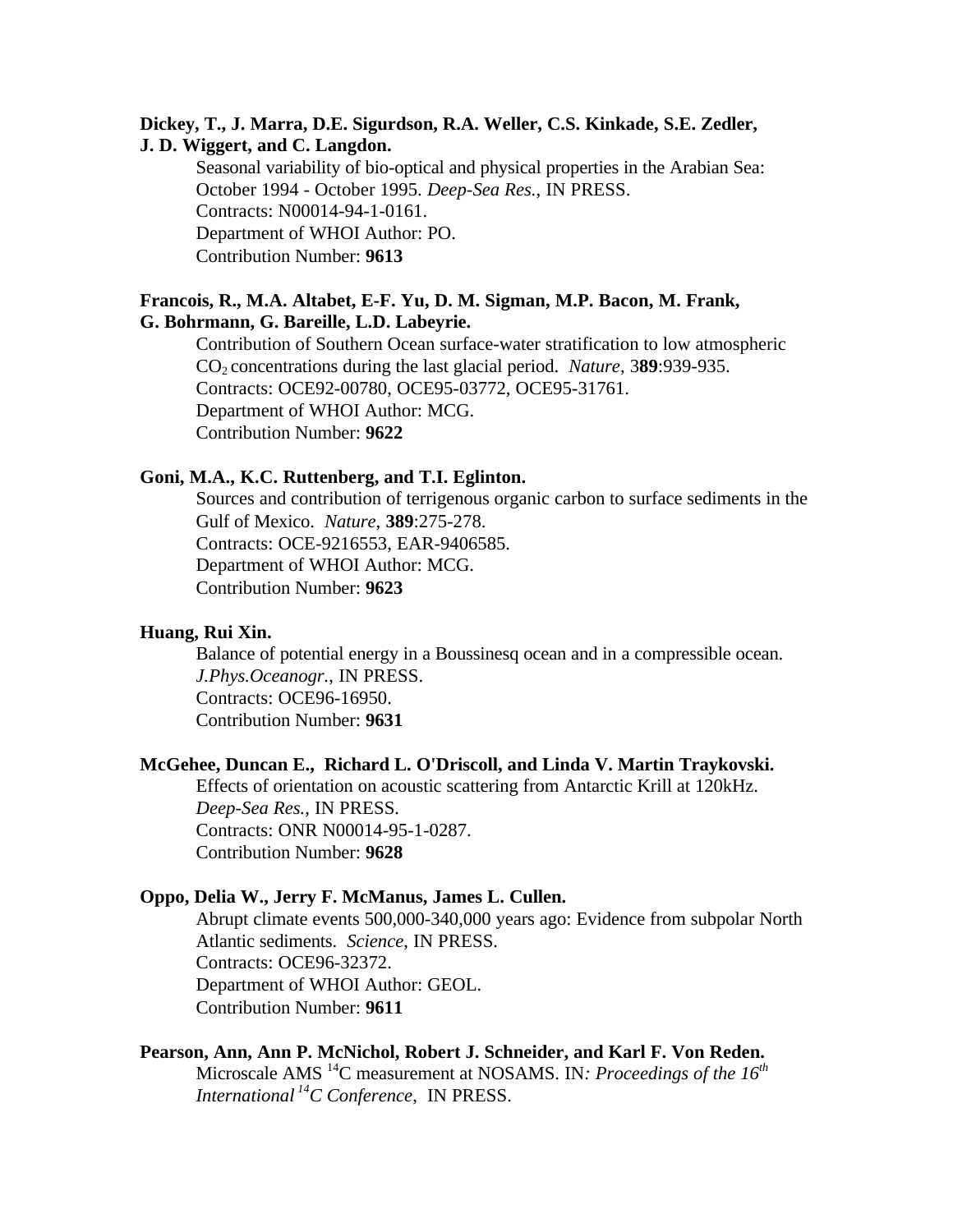Contracts: OCE93-01015. Department of WHOI Author: GEOL. Contribution Number: **9612**

### **Perez, Catalina Castell, Suzanne Roy, Maurice Levasseur, and Donald M. Anderson.**

Control of germination of *Alexandrium Tamarense* cysts from the lower St. Lawrence estuary (Canada). *J.Phycol.*, IN PRESS. Department of WHOI Author: BIO. Contribution Number: **9603**

### **Pringle, James M.**

Observations of high frequency internal waves in the CODE Region. *J.Geophys.Res.*, IN PRESS. Contracts: N00014-95-1-0746. Contribution Number: **9629**

### **Rogerson, A.M.**

Transcritical flows in the coastal marine atmospheric boundary layer. *J.Atmos.Sci.*, IN PRESS. Contracts: N00014-93-1-1369. Department of WHOI Author: PO. Contribution Number: **9608**

### **Samelson, R. M.**

The vertical structure of linear coastal-trapped disturbances. *Mon. Weather Rev.*, IN PRESS. Contracts: N00014-93-1-1369. Department of WHOI Author: PO. Contribution Number: **9619**

#### **Schlezinger, J., C. Parker, D. Zeldin, and J. Stegeman.**

Arachidonic acid metabolism in the marine fish *Stenotomus chrysops* (scup) and the effects of cytochrome P4501A inducers. *Arch.Biochem.Biophys.*, IN PRESS. Contracts: NIH P42-07381, EPA R823889, AFOSR (Air Force) F40620-94-1039, Rinehart Coastal Research Center, Mellon Award. Department of WHOI Author: BIO. Contribution Number: **9609**

#### **Schneider, R.J., J.M. Hayes, K.F. Von Reden, A.P. McNichol, and T.I. Eglinton.**

Preparation for continuous flow accelerator mass spectrometry. *Radiocarbon*, IN PRESS. Contracts: NSF OCE80-101500, Green Award. Department of WHOI Author: GEOL. Contribution Number: **9621**